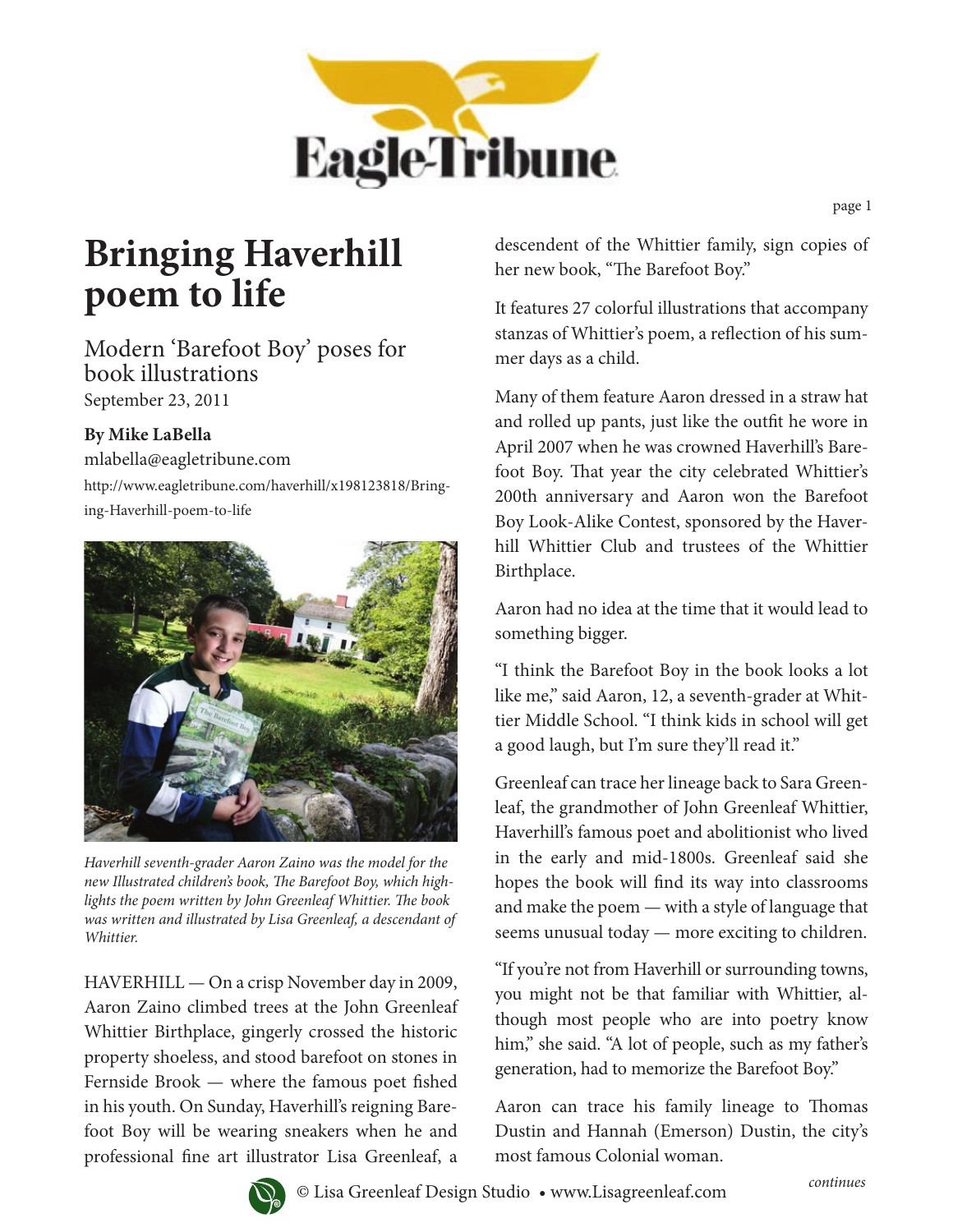When Greenleaf began planning her book several years ago, she came to the place where it all began.

While sitting in Sara Greenleaf's rocking chair in front of the hearth at the Whittier Birthplace, she chatted with curator Gus Reusch about her need for a model. Then she noticed a postcard featuring Aaron Zaino as the Barefoot Boy.



*Author & Illustrator Lisa Greenleaf and Barefoot Boy model Aaron Zaino at the John Greenleaf Whittier's Birthplace, Haverhill, MA*

Reusch put her in touch with the boy's grandmother, Haverhill school principal Judi Zaino, and her husband Arthur Zaino — who had helped create the outfit Aaron wore when he was named the Barefoot Boy of his generation.

"I put a hole in the hat, like in the poem," Arthur Zaino said.

Reusch often visits fifth-grade classrooms and talks about the poet and his works, including "The Barefoot Boy.''

He said it can be a challenging read because of Whittier's writing style, and that having an illustrated book should help make the poem more accessible, especially to children.

"Lisa has been saying from day one that we have to get Whittier back into the schools," Reusch said.

Trustees of the birthplace are equally excited about the release of Greenleaf 's book.

"I think we'll all be amazed at how well it does," said Trustee Glen Hamilton.

Greenleaf, a graphic designer, fine art illustrator and book publisher lives in Nashua. She has family members throughout the region, including in Amesbury, where Whittier lived in his later years and is buried.

The public is invited to a book launch of "The Barefoot Boy" on Sunday from 1 to 4 p.m. at the Birthplace, 305 Whittier Road, which is just off of Amesbury Road (Route 110).

The event will include live music, food and refreshments. Copies of the book will be available for purchase and signing. A portion of the proceeds will go to the birthplace.

More information is available at www.Lisagreenleaf.com www.apprenticeshopbooks.com www.johngreenleafwhittier.com.

*continues*